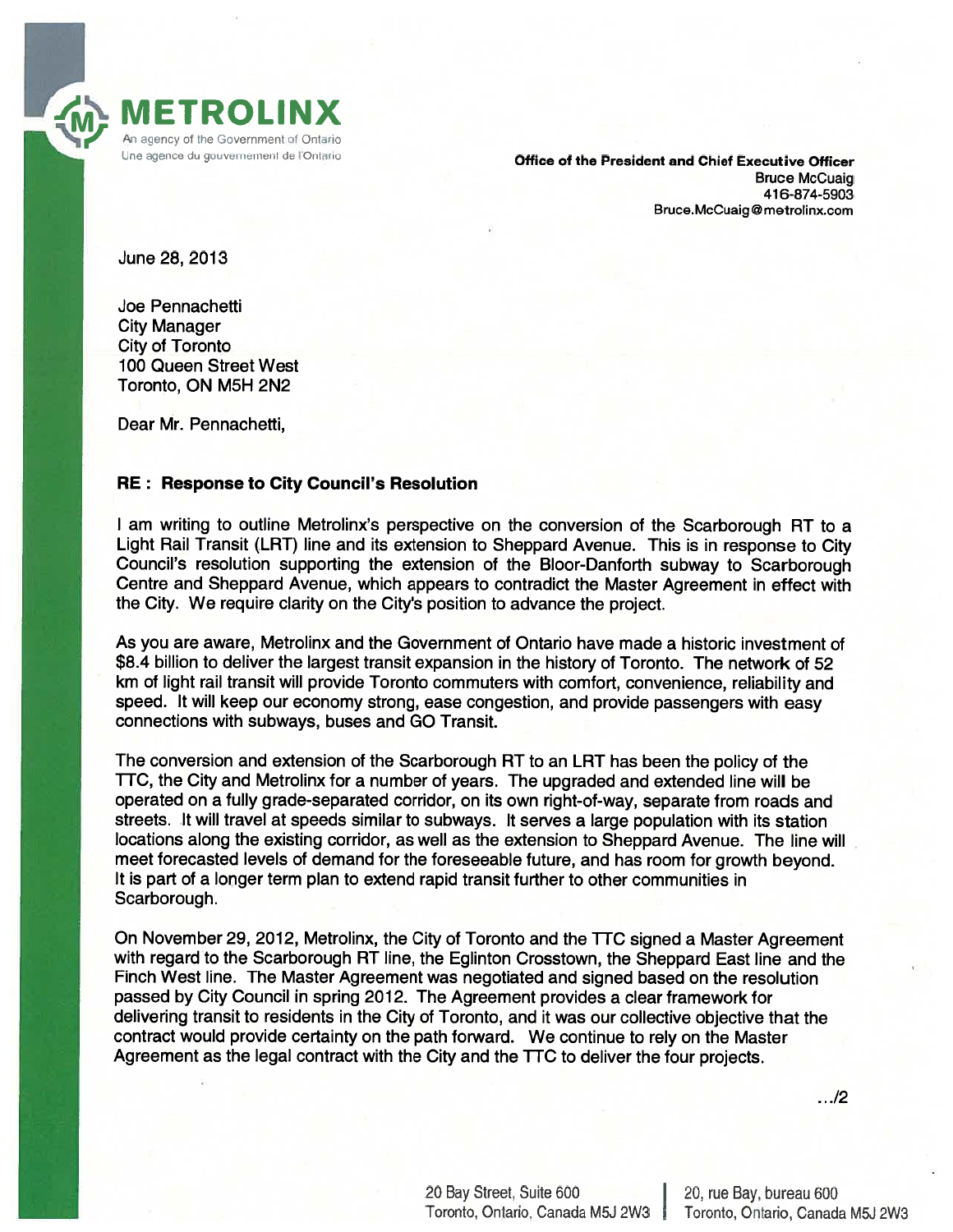Any change to <sup>a</sup> project at this point has implications from <sup>a</sup> procurement, cost and timing perspective, as outlined below:

## 1). Procurement Considerations:

Since the Master Agreement was signed, Metrolinx has worked to advance the projects, and is currently engage<sup>d</sup> in two active competitive procurements: one for the delivery of <sup>a</sup> combined Sheppard East and Scarborough Maintenance and Storage Facility (MSF) to be located at Conlins Road in Scarborough. The second procuremen<sup>t</sup> is for the overall Eglinton Crosstown-Scarborough LRT project. To ensure value-for-money, we need to attract high quality bidders to our procurements, and this cannot be achieved if there is uncertainty about City Council's suppor<sup>t</sup> for the projects.

The new MSF will service the 83 light rail vehicles (LRV5) that will operate on the Scarborough LRT (48 vehicles) and the Sheppard East LRT (35 vehicles). The 17,500 square metre facility will be built on approximately 12.9 hectares of land located on the corner of Sheppard Avenue and Conlins Road in Scarborough. Metrolinx has already spent over \$11 million on design, procurement and site preparation for this facility.

The Request for Proposals (RFP) for the MSF closed on May 7th and Metrolinx, with Infrastructure Ontario, is currently in the process of evaluating the bid proposals. Currently, the schedule anticipates awarding this major contract in October 2013.

The cost of cancellation of this RFP is in the order of several million dollars at this point. However, following the award of the contract, the cost of change would increase by <sup>a</sup> significant order of magnitude.

The Request for Qualifications (RFQ) for the Eglinton Crosstown-Scarborough LRT project closed on May 14th. Metrolinx and <sup>10</sup> are currently evaluating the responses. The RFP is scheduled to be issued to the qualified consortia in October 2013. <sup>A</sup> change to the project would delay the RFP.

## 2). Cost Considerations:

A change to the program has significant cost implications, none of which are contemplated in the existing \$8.4 billion budget set out in the Master Agreement.

The TTC has estimated the cost of an extension of the Bloor-Danforth subway to be \$2.3 billion (all dollar figures are in <sup>2010</sup> \$). Metrolinx has an approve<sup>d</sup> budget of \$1.8 billion to re-build and extend the Scarborough RT as <sup>a</sup> LRT. Therefore, the funding gap as presented by the TTC, is \$500 million. However, this does not represen<sup>t</sup> <sup>a</sup> complete picture of the funding gap as it does not consider sunk costs, costs associated with the possible cancellation of par<sup>t</sup> of the LRV order with Bombardier, the allocation of the budget associated with Kennedy station, costs of keeping the existing Scarborough RT operational for an extended period of time, and de-commissioning costs associated with the existing RT line. Based on our analysis, we believe that the actual funding gap would be in excess of \$925 million.

The following information outlines these costs in greater detail.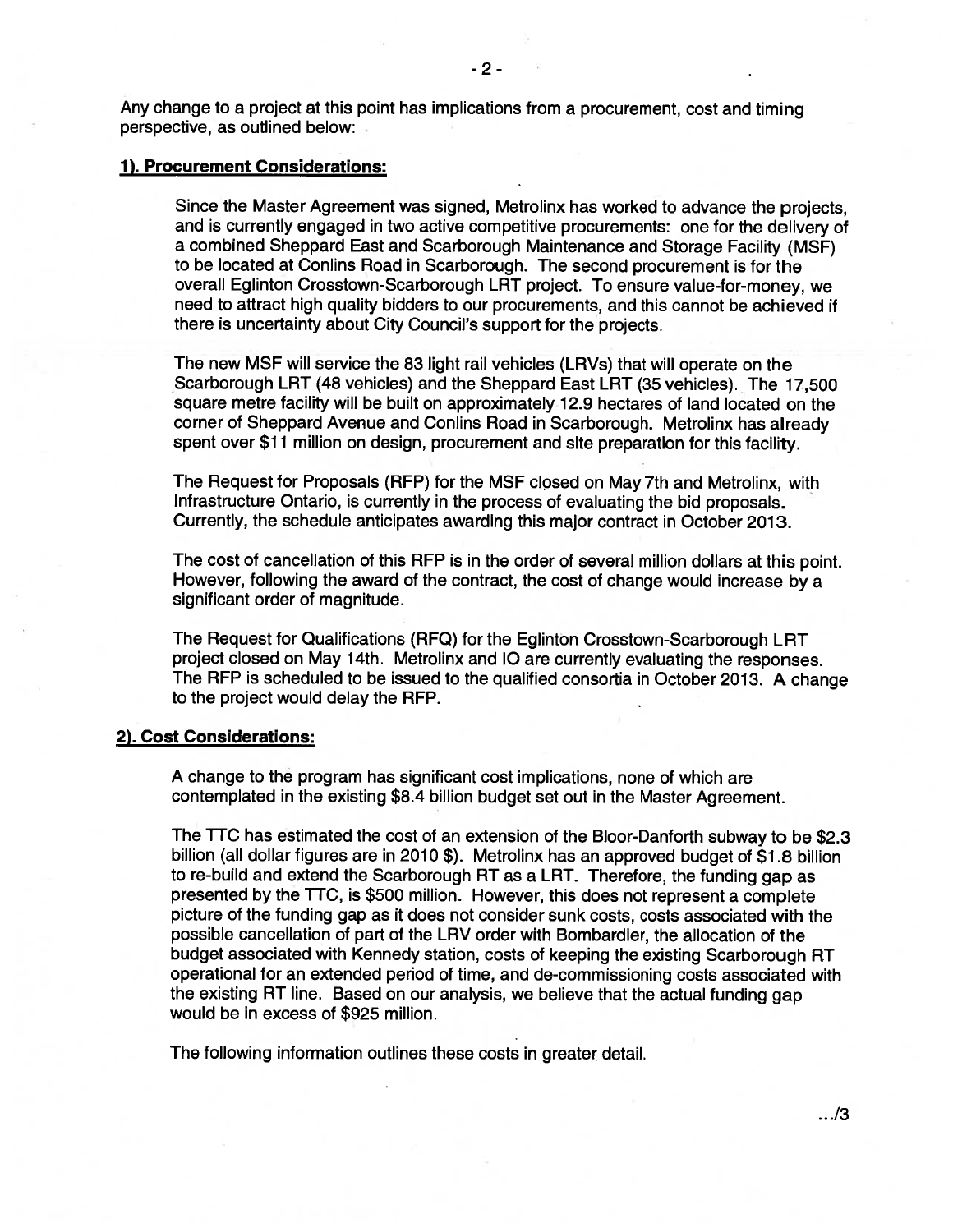Sunk Costs: As of March 31, 2013, \$85 million has been expended on the Scarborough project, including:

- • the prorated share of the vehicle design costs for the Light Rail Vehicles (LRV) (\$21 million);
- planning, engineering, design and program managemen<sup>t</sup> costs (\$41 million);
- TTC managemen<sup>t</sup> of the project when the TTC had this responsibility (\$20 million); and
- Metrolinx managemen<sup>t</sup> since the project was transferred from the TTC, as well as the costs of property acquisition to date (\$3 million).

Light Rail Vehicles: The signed contract with Bombardier for the delivery of vehicles would need to be re-negotiated. A total of 48 vehicles that Bombardier is contracted to supply to Metrolinx are for the Scarborough project. We expec<sup>t</sup> that there will be significant costs associated with re-negotiating the signed contract.

Maintaining the Scarborough RT: If the project is re-scope<sup>d</sup> as <sup>a</sup> subway, the existing Scarborough RT line would require an investment, estimated by the TTC at \$60 million, to maintain service over <sup>a</sup> five-year period.

De-Commissioning the Scarborough RT: If the subway were to be extended, it would need <sup>a</sup> new alignment since the existing RT alignment cannot be used by <sup>a</sup> subway, given the tight turning radius built into the corridor. The existing alignment would become redundant and would need to be de-commissioned in the future. While an estimate to dismantle the Scarborough RT has not been prepared, this cost would likely be in the tens of millions of dollars.

Kennedy Station: Another area of consideration relates to the cost of re-constructing Kennedy station and the approaches to that station from lonview Road. The<br>Scarborough project, which has an overall budget of \$1.8 billion (2010 \$), currently includes the budget for all improvements required for lonview Road easterly, and Kennedy station. Since these improvements are required for the Eglinton Crosstown project, the budget would need to be transferred from the Scarborough project to the Eglinton Crosstown project. The amount that would be transferred from the Scarborough project to the Eglinton Crosstown project totals \$320 million.

In addition, were the LRT to be re-scoped as <sup>a</sup> subway extension, it suggests that TTC must take over the project from Metrolinx to become par<sup>t</sup> of the larger subway network. This raises important accounting treatment considerations as any provincial investment would then need to be transferred to the City as opposed to amortized over time on provincial books. While not impacting the level of investment per se, the fiscal impact of an immediate transfer is significant and may presen<sup>t</sup> challenges to the existing <sup>p</sup>lan for provincial funding in light of the Province's broader commitment to achieve <sup>a</sup> balanced budget by 2017/18.

Our <sup>p</sup>lan at Metrolinx is to continue to implement the Master Agreement. This avoids the significant procurement, cost and timing impacts on these critically required transit projects.

However, <sup>g</sup>iven the uncertainty created by Council's May resolution, we ask that City Council re affirm its suppor<sup>t</sup> for the Scarborough LRT project. This would demonstrate Council's commitment to the Master Agreement signed by the City on November 29, 2012. If this re